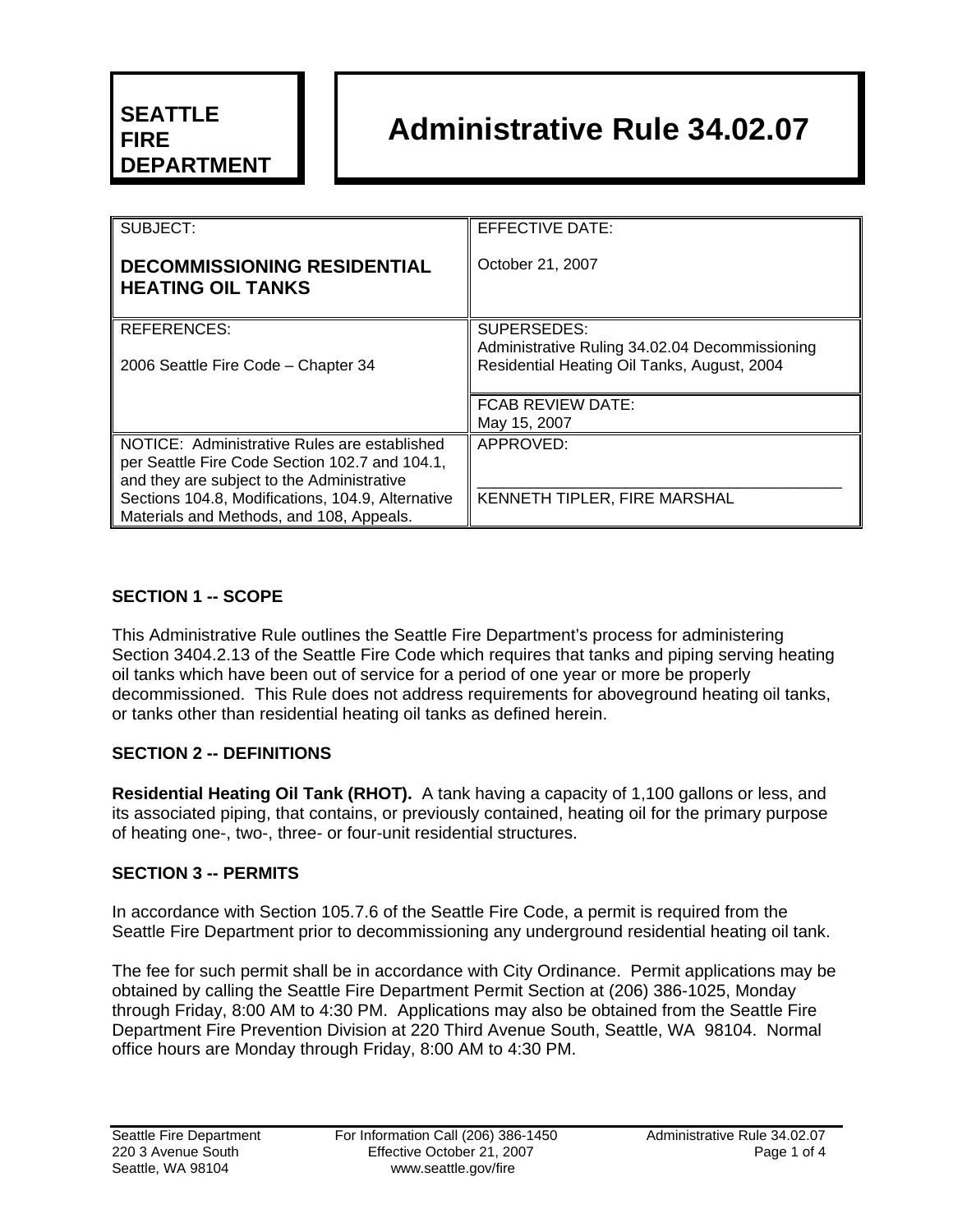#### **SECTION 4 -- REQUIREMENTS**

**4.1 -- Permit Applications**. Application forms that have been completed and returned to the Fire Prevention Division will be reviewed, stamped, "Approved to Proceed" and returned to the applicant accompanied by:

- Permit Conditions
- Heating Oil Tank Decommissioning Report Form

Companies, or individuals, that anticipate using the permit process frequently may take advantage of the Advanced Deposit system with the Fire Department. This account, which must have a minimum balance of \$300.00 at all times, will allow for prepayment of permits and will allow for permit applications to be faxed directly to and from the Fire Department.

Applications for RHOT decommissioning permits shall be received by the Fire Marshal's Office not less than 24 hours prior to the commencement of work in order to ensure adequate time for processing.

#### **Decommissioning work may not commence until a Seattle Fire Department permit application stamped, "***Approved to Proceed"* **has been received by the applicant!**

Permit applications and permit application fees are not transferable to any other property or applicant.

A permit associated with a decommissioning report reflecting that the work was performed prior to issuance of the permit will be invalidated and legal action may be initiated.

**4.2 -- IFCI Certification.** Decommissioning of RHOTs must be conducted by, or overseen by, an individual certified by the International Code Council (ICC) as an Underground Storage Tank Decommissioner. A copy of the individual's current ICC certificate must be on file with the Seattle Fire Department.

**4.3 -- Removal vs. Abandonment in Place**. Both removal and abandonment in place are methods of decommissioning available for the purposes of the Seattle Fire Code. However, removal of the tank is strongly recommended. Applicants should carefully review the merits of their options before choosing a method of decommissioning. Tanks suspected of leaking should be removed from the ground rather than abandoned in place. The Seattle Fire Department cannot predict what future regulations may require of tanks abandoned in place under the current guidelines. A tank abandoned in place now may later require removal at additional cost and potential hazard.

**4.4 -- Tank Decommissioning Report Form**. A Seattle Fire Department Heating Oil Tank Decommissioning Report Form accompanying the approved permit application must be completed and signed by the ICC-certified Underground Storage Tank Decommissioner performing or overseeing the work. This form must also be signed by the property owner and returned to the Fire Department by the certified tank decommisioner within 30 days of completion of the work. It is strongly recommended that the property owner retain a copy of the Tank Decommissioning Report Form and the permit application stamped, "Approved to Proceed," as well as all other copies of receipts, certifications and written materials associated with the project.

**4.5 -- Site Plans and Soil Samples**. Compliance with the Seattle Fire Code does not require that a site plan be submitted or that any soil samples be taken. However, the property owner or operator may have other obligations, including but not limited to, spill or leak reporting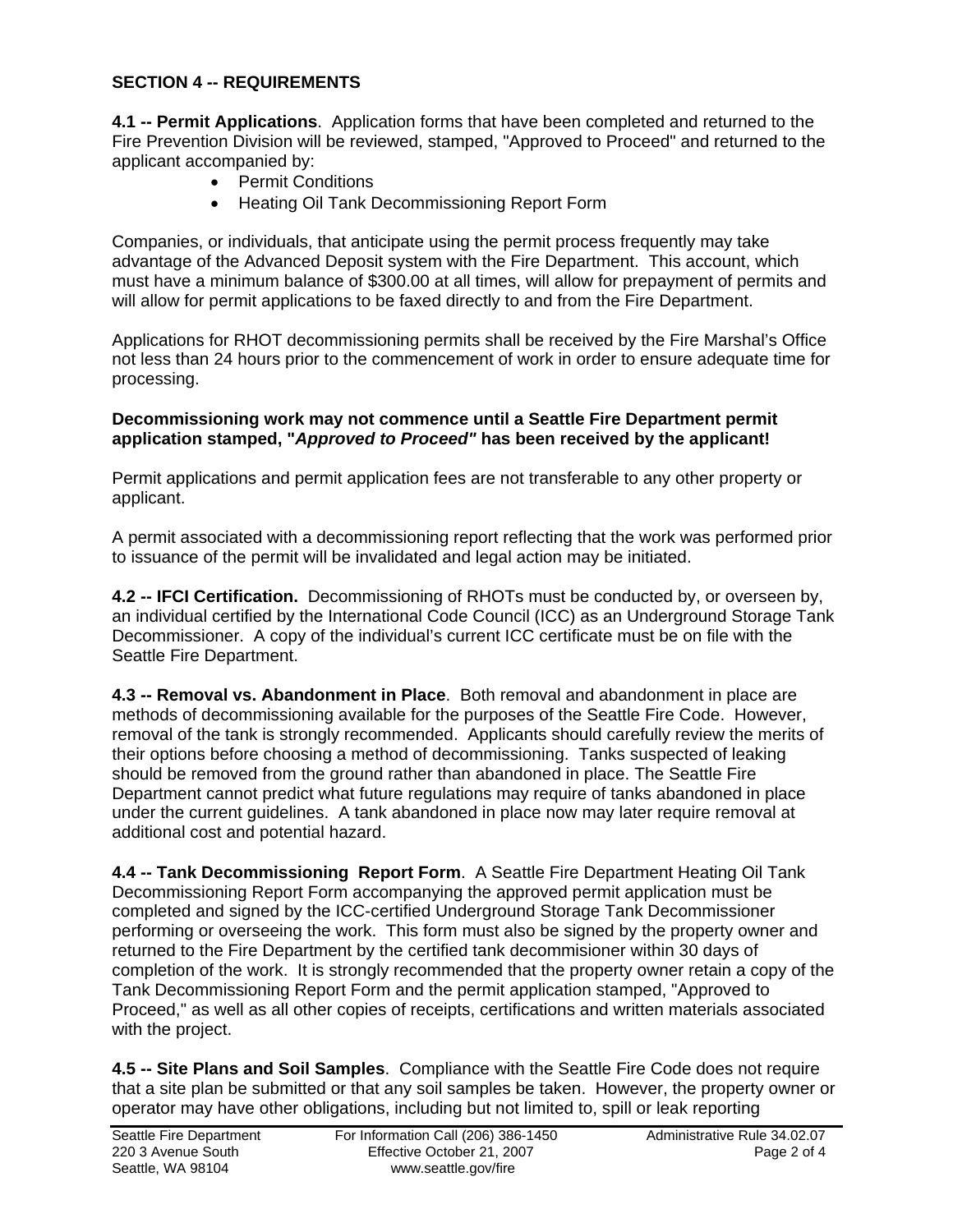requirements and clean up requirements under environmental or other laws apart from the Seattle Fire Code.

**4.6 -- Removing a Tank**. When removing a tank from the ground, the following steps shall be taken:

- 1. Find out what product is in the tank (heating oil, kerosene, waste oil, etc.).
- 2. Have the residual heating oil or petroleum product pumped from the tank by a tank decommissioning company, a tank cleaning company, or a used oil recycler.
- 3. Properly dispose of the residual product through a tank cleaning company or a used oil recycler.
- 4. Remove oxygen from the tank to prevent an explosive mixture by inerting with dry ice pellets. When inerting with dry ice, use at least 10 pounds of pellets per 500 gallons of air space, and drop the pellets into the tank through the fill pipe opening. The tank can also be inerted by a certified marine chemist. **Caution: Check for submerged fill tube or pipe before inerting.**
- 5. Disconnect and drain any associated piping before removing the tank from the ground. To prevent possible damage to buried utilities (telephone, natural gas, water, etc.), "Call Before You Dig" at 1-800-424-5555.
- 6. Cap the tank except for a 1/8-inch opening prior to transport off-site. If the tank has holes and leaks, wrap it with polyethylene plastic sheets to contain the residues. Within 24 hours of evacuation, transport the inerted tank to an approved site to have it cut, cleaned, and scrapped. Note: If the tank is to be cut with a torch, or any other spark-producing devices, it must be inerted and certified safe for hot work by a marine chemist. An additional Hot Work permit will be required from the Seattle Fire Department prior to commencement of any hot work.
- 7. If soil contamination is suspected, secure the site and contact the Department of Ecology at (425) 649-7000.
- 8. Refill the exposed hole in the ground. Use additional clean fill materials as needed.
- 9. The Seattle Fire Department Heating Oil Tank Decommissioning Report Form shall be completed by the ICC-certified Underground Storage Tank Decommissioner who conducted or directly supervised the decommissioning work, signed by both the property owner and the ICC-certified Underground Storage Tank Decommissioner and returned by the decommissioner to the Seattle Fire Department within 30 days of completion of the work. The information contained on the Report will be retained as a public record.

**4.7 -- Abandoning a Tank in Place**. When abandoning a tank in place, the following steps shall be taken:

- 1. Find out what product is in the tank (heating oil, kerosene, waste oil. etc.).
- 2. Have the residual heating oil or petroleum product pumped from the tank by a tank decommissioning company, a tank cleaning company, or a used oil recycler.